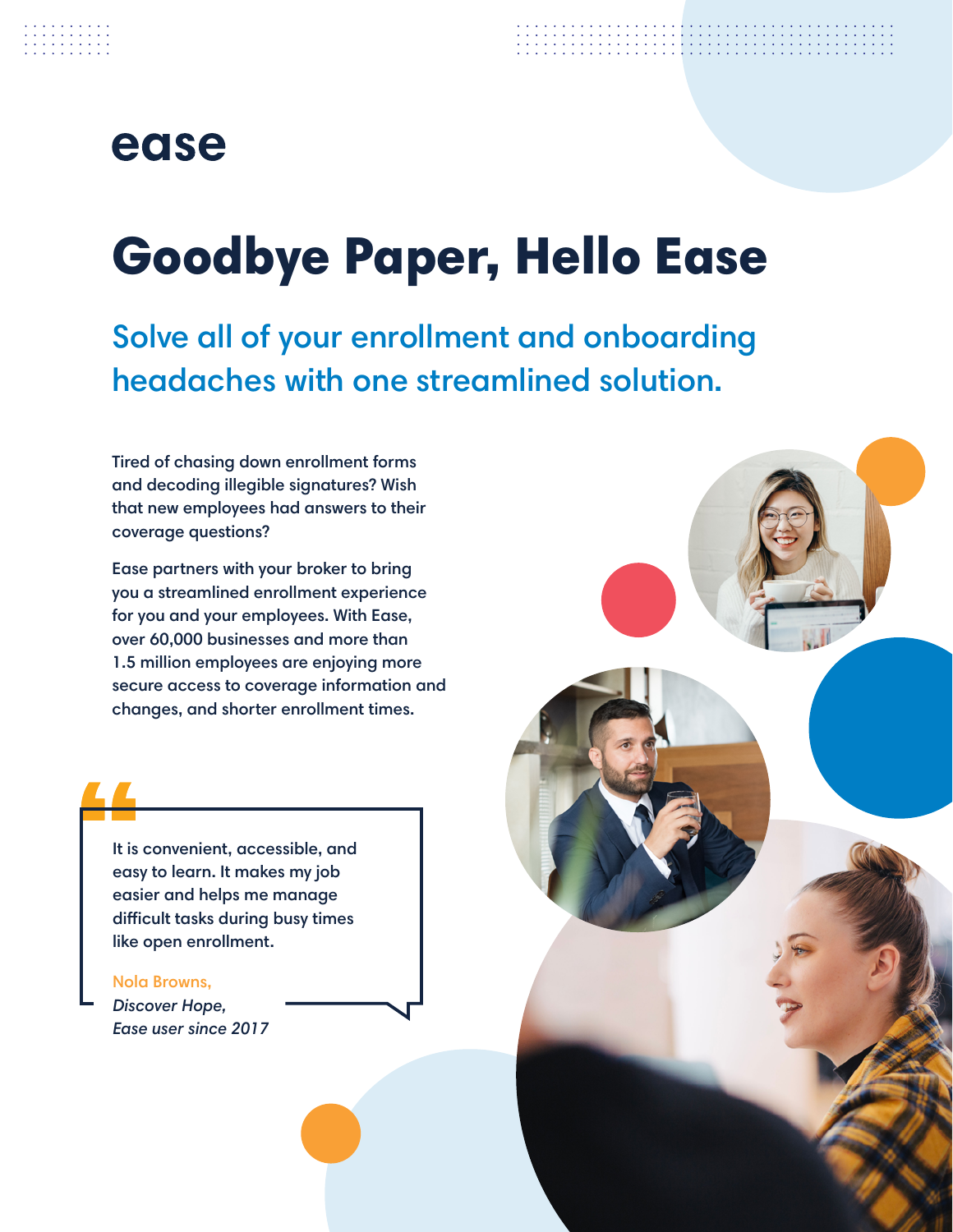

# Save Time With Simplified Benefits Administration



# **Broker Supported**

Your health insurance broker can set up, manage, and teach you how to use Ease. Have a question? Your broker is there for you.



# **Digital Enrollment**

Ease maps employee information to carrier enrollment forms so no field is left incomplete. Employees can also e-sign their forms, eliminating paperwork completely.



## **Plan Comparison**

Employees can compare unique plan details like copays and deductibles in a single view, and actual costs per pay period helping them make better decisions.



## **Enrollment Progress Dashboard**

Email employees about open enrollment and view a snapshot of enrollment progress for each employee directly in Ease.